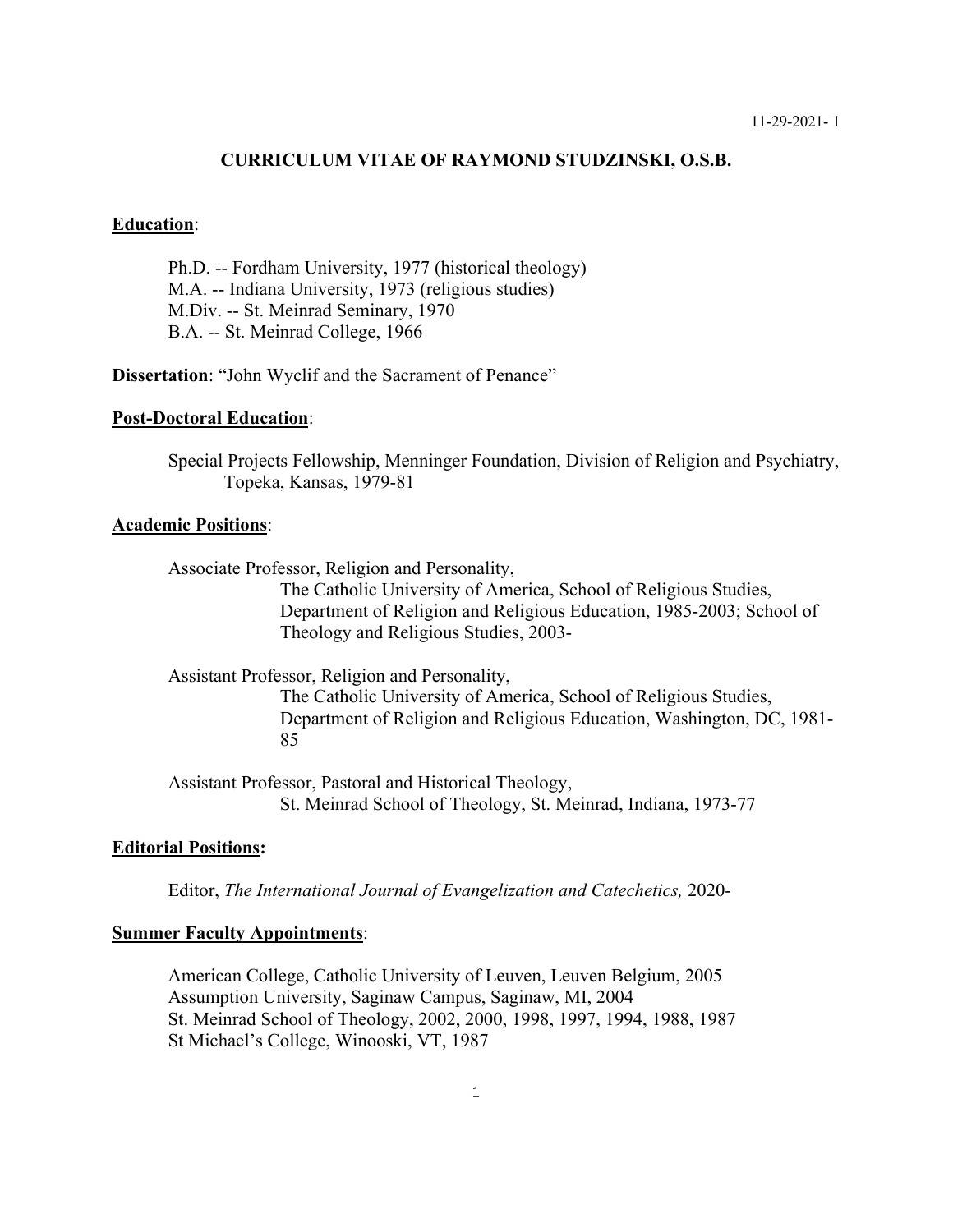The Catholic University of America, 2021, 2019, 2018, 2016, 2013, 2012, 2011, 2010, 2008, 2002, 2000, 1998, 1996, 1986, 1985, 1984, 1983, 1982

#### **Learned Societies**:

American Academy of Religion, regular member American Benedictine Academy, regular member Association of Practical Theology, regular member College Theology Society, regular member Society for the Scientific Study of Religion, regular member Society for the Study of Christian Spirituality, regular member

# **Publications**:

# **A. Books**

*Reading to Live: The Evolving Practice of Lectio Divina*. Cistercian Studies Series, no. 231.Collegeville, MN: Liturgical Press, 2009.

*Spiritual Direction and Midlife Development*. Chicago: Loyola University Press, 1985.

# **B. Articles in Journals and Books**

"Editorial." *The International Journal of Evangelization and Catechetics* 2, no. 1 (Spring, 2021): 1-4.

"Guigo II: A Master Teacher." In *Carthusian Monasticism: History, World, Society, Texts*. Edited by Stephen Molvarec, SJ, and Demetrio Yocum. Kalamazoo. MI: Medieval Institute Publications, forthcoming.

"Editorial." *The International Journal of Evangelization and Catechetics* 1, no. 2 (Fall, 2020): 131-133.

- "Introduction." *The International Journal of Evangelization and Catechetics* 1, no. 1 (Spring, 2020): 1-2.
- "Spiritual Formation in a Postsecular Age: A Constructive-Relational Perspective." *Mysterion* 12, no. 2 (2019): 333-340.
- "Technologies of the Self in a Monastic Context," in *St. Sylvester: The Relevance of a Charism. Proceedings of the Symposium Held at Fabriano,*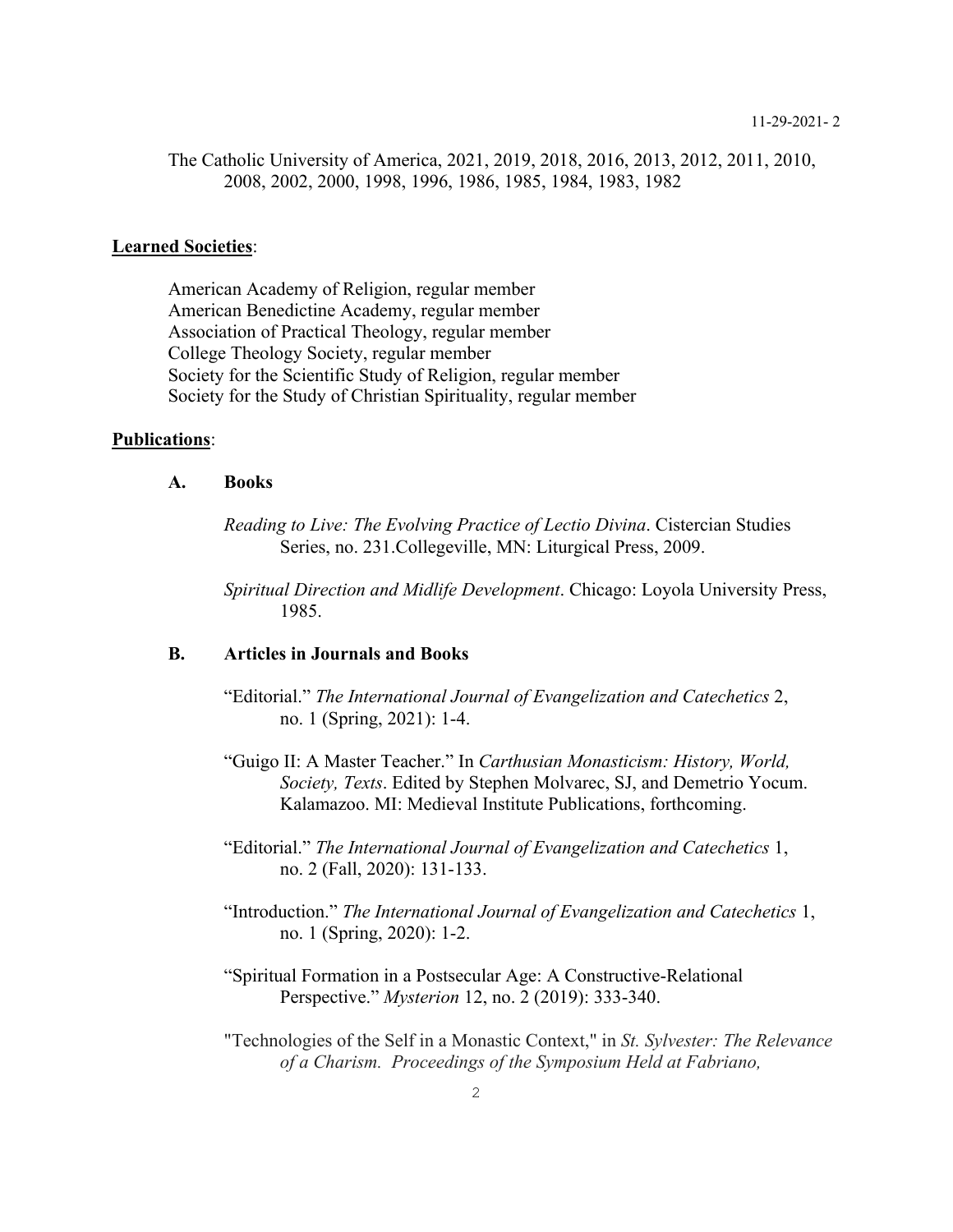*Monastery of St. Sylvester, Abbot, 1-3 June 2017,* ed. Ugo Paoli, Bibliotheca Montisfani 22, no.2 (Fabriano 2018), 249-272.

- "Living in an Intergenerational Community: The Challenges and Some Strategies." *American Benedictine Review,* 68, no. 2 (June 2017): 136-153.
- "The Sacraments and Sacramentality in the Life of a Monk," *Monk+Life,* no. 5 (Spring, 2015): 8-9.
- **"**Bible Reading Revisited: The Librarian's Guide to *Lectio Divina* and Formative Styles of Reading." *Theological Librarianship* 7, no. 1 (2014): 56-64.
- "Celibacy Across the Lifespan." In *Celibacy,* ed. Denis Robinson, 1-45. Saint Meinrad Studies in Pastoral Ministry, no. 1. St. Meinrad, IN: Abbey Press, 2011.
- "Being Trinitarian." *Pastoral Music* 35, no. 3 (March 2011): 34-35.
- "Maintaining Spirituality in the Mature Years." *Benedictines* 63, no. 2 (Fall/Winter 2010): 32-40.
- "Cyprian Davis Monk, Historian, Teacher, Agent of Hope." *U.S. Catholic Historian* 28, no. 1 (Winter 2010): 93-98.
- "A Practical Monastic Theology of Aging." *Benedictines* 61 (Spring/Summer 2008): 6-21.
- *"Lectio Divina:* Reading and Praying." In *The Tradition of Catholic Prayer*, ed. Christian Raab and Harry Hagan. 201-221. Collegeville, MN: Liturgical Press, 2007..
- **"**Aging and the Monastic Community: A Practical Monastic Theology of Aging." *Monastic Liturgy Newsletter* 19, no. 1 (Autumn 2007): 2-14.
- "From Teddy Bears to the Transcendent: Strategic Implications of Developments in the Psychology of Religion for Religious Education. In *Catechetical Scholars III: Perspectives on Evangelization and Catechesis,* ed. Diana Dudoit Raiche. 57-63. Washington: National Catholic Educational Association, 2005.
- "Assimilating the Word: Priestly Spirituality and *Lectio Divina*.*" Louvain Studies* 30 (2005), 70-91.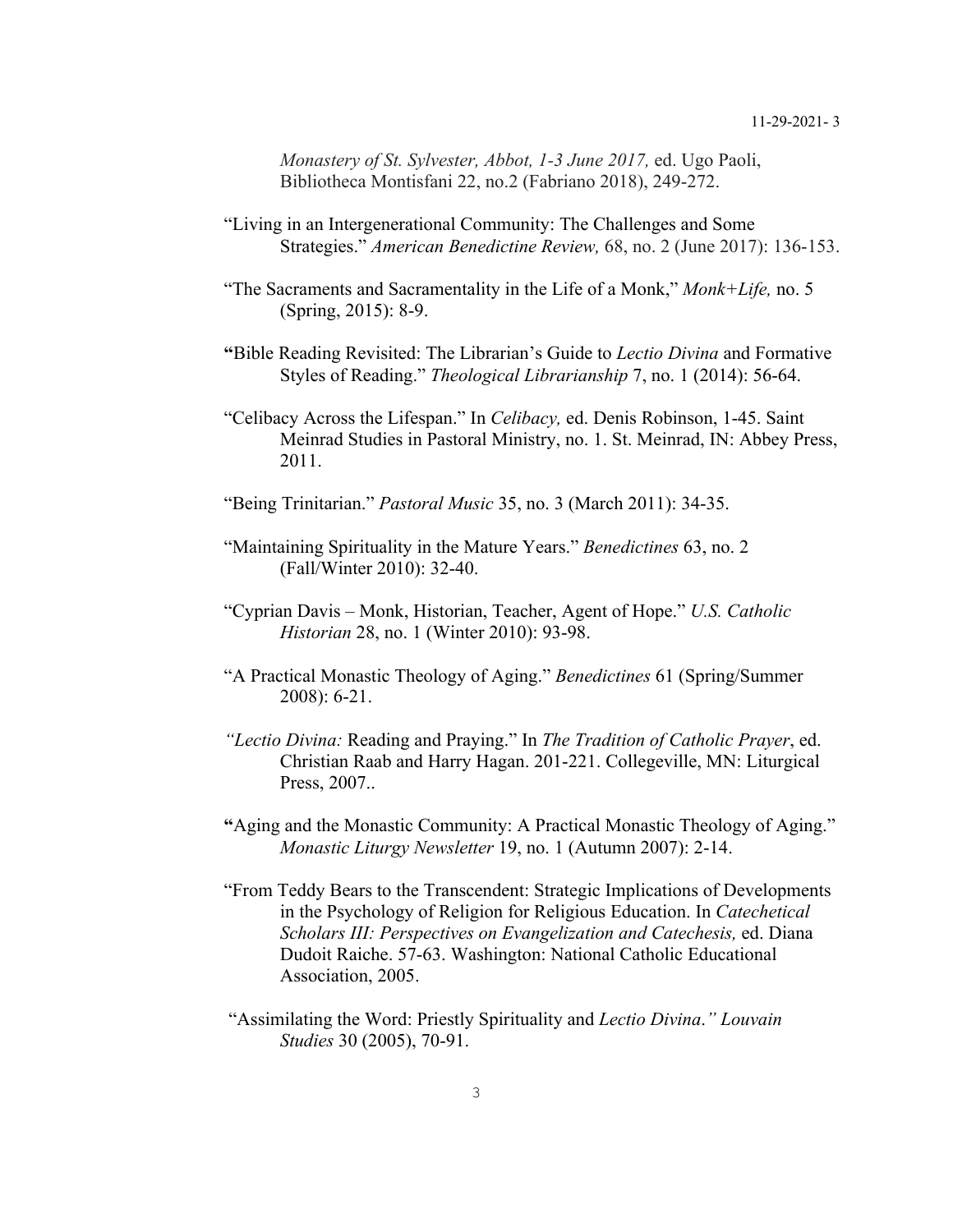- "'Practice Makes Perfect': Reading as Transformative Spiritual Practice." In *Ars Liturgiae: Worship, Aesthetics and Praxis,* ed. Clare V. Johnson. 211- 228. Chicago: Liturgical Training Publications, 2003.
- "The Imagination, the Unconscious, Faith and Moral Development." In *Moral Imagination in Personal Formation and Character Development*, ed. George F. McLean and Richard Knowles. 99-115. Cultural Heritage and Contemporary Change, Series VII, Seminars on Cultures and Values, 5. Washington: The Council for Research in Values and Philosophy, 2003.
- "Season of Wisdom, Season of Grace: Promoting Spiritual Growth among Elders," *Church* 19, no. 1 (Spring 2003): 10-14.
- "Reading and Ministry: Applying *Lectio Divina* Principles in a Ministerial Context." In *Handbook of Spirituality for Ministers,* Volume 2, edited by Robert J. Wicks. 613-627. New York: Paulist Press, 2000.

"There Is a Balm . . . ." *Assembly* 24 (1998): 22-23.

"The Hope of God's Coming." *Assembly* 19, no. 5 (0ctober 1993): 616-17, 622.

"Prayer and Life." *Chicago Studies* 31, no. 1 (1992): 23-33.

- "The Pain and Potential of Aging." *The Catholic World* 235, no. 1410 (November/December 1992): 251-255.
- "Living the Future: Jesus' Vision and Our Response." *Assembly* 16, no. 2 (1989): 466-469.
- "Guidelines for Creative Spirituality at Midlife." *Praying: Spirituality for Everyday Living* No. 33 (November/December 1989): 11-13.
- "A Dynamic, Evangelizing Faith." *Catholic Evangelization in the United States of America* 2, no. 3 (1989): 18-21.
- "Transcending a Past: From Remorse to Reconciliation in the Aging Process." *The Psychotherapy Patient* 5 (1988), 207-218.
- "Tutoring the Religious Imagination: Art and Theology as Pedagogues." *Horizons* 14, no. 1 (1987): 24-38.
- "Impasse, Finitude, and Guilt: Some Religious Challenges of Aging." *Bulletin of the Menninger Clinic* 51 (1987): 436-446.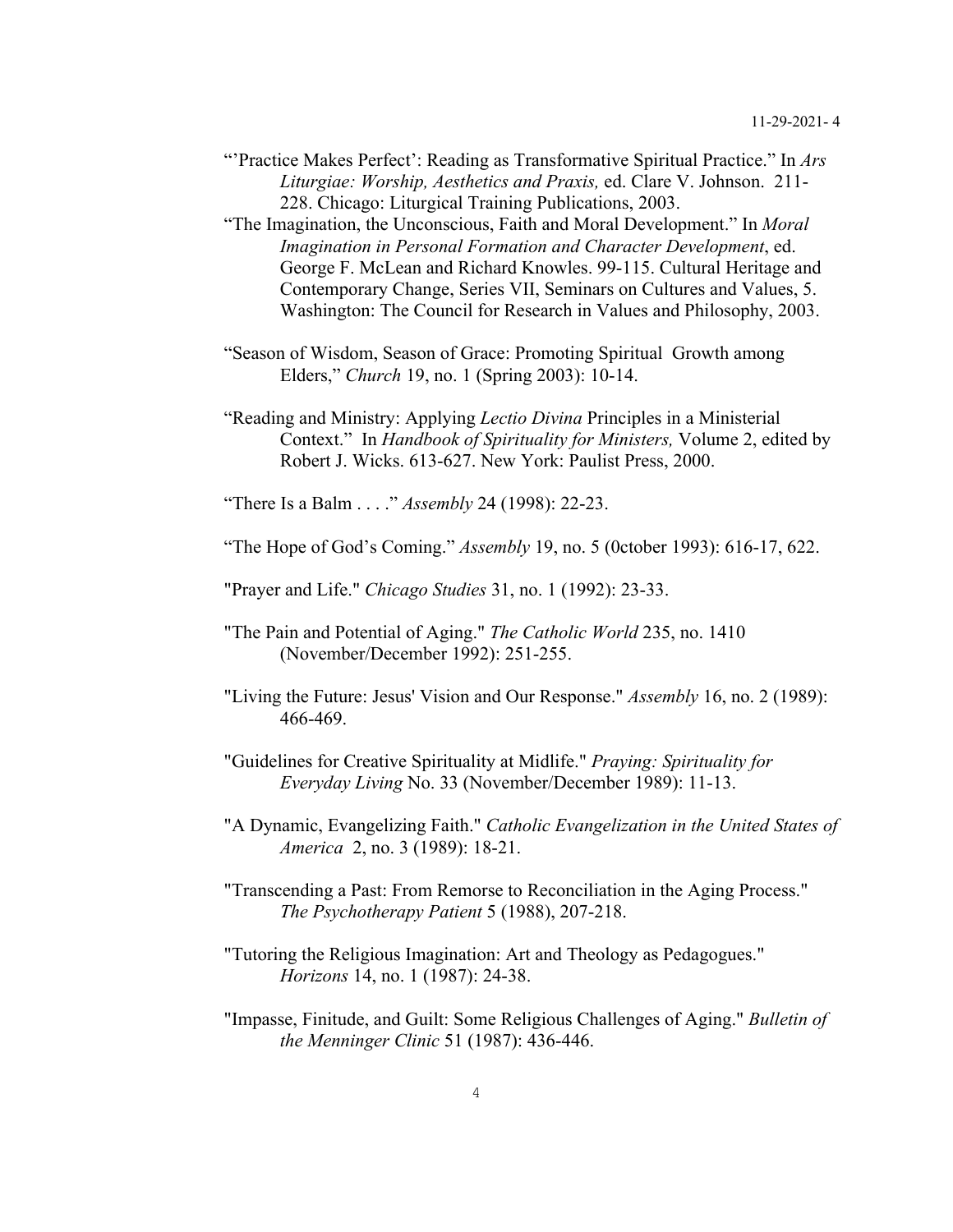- "Remember and Forgive: Psychological Dimensions of Forgiveness." *Concilium* 184 (2/1986): 12-21.
- "The Religious Challenges of Aging." *Social Thought* 12, no. 3 (Summer 1986): 11-19.

"Adult Faith Is Reward for Long Life." *Envoy* 15, no. 2 (1986): 4-6.

"Prayer in an Age of Anxiety." *Review for Religious* 39 (1980): 419-28

- "The Directed Retreat -- A Monastic Approach." *Review for Religious* 38 (1979): 571-77.
- "'Freeing the Spirit' -- Toward a Holistic Spirituality." *Contemplative Review* 12 (1979): 1-10.
- "The Minister of Reconciliation: Some Historical Models." In *Background and Directions. The Rite of Penance: Commentaries*, Vol. III, ed. Nathan Mitchell. 50-61. Washington, DC: The Liturgical Conference, 1978.

# **C. Dictionary and Encyclopedia Articles**

"Guilt." *New Catholic Encyclopedia,* 2nd Edition, 2002.

"Guilt, Theology of,. *New Catholic Encyclopedia,* 2nd Edition, 2002.

"Shame." *New Catholic Encyclopedia,* 2nd Edition, 2002.

- "Counseling." *The Modern Catholic Encyclopedia.* Edited by Michael Downey and Monika Hellwig. Collegeville, MN: Liturgical Press, 1994. Pp. 207- 208.
- "Guilt." *The Modern Catholic Encyclopedia*. Edited by Michael Downey and Monika Hellwig. Collegeville, MN: Liturgical Press, 1994. Pp. 363-364
- "Feelings." *The New Dictionary for Catholic Spirituality*. Edited by Michael Downey. Collegeville, MN: Liturgical Press, 1993. Pp. 392-394.
- "Pastoral Care and Counseling." *The New Dictionary for Catholic Spirituality*. Edited by Michael Downey. Collegeville, MN: Liturgical Press, 1993. Pp. 722-723.
- "Retreat, Retreat Movement." *The New Dictionary for Catholic Spirituality*.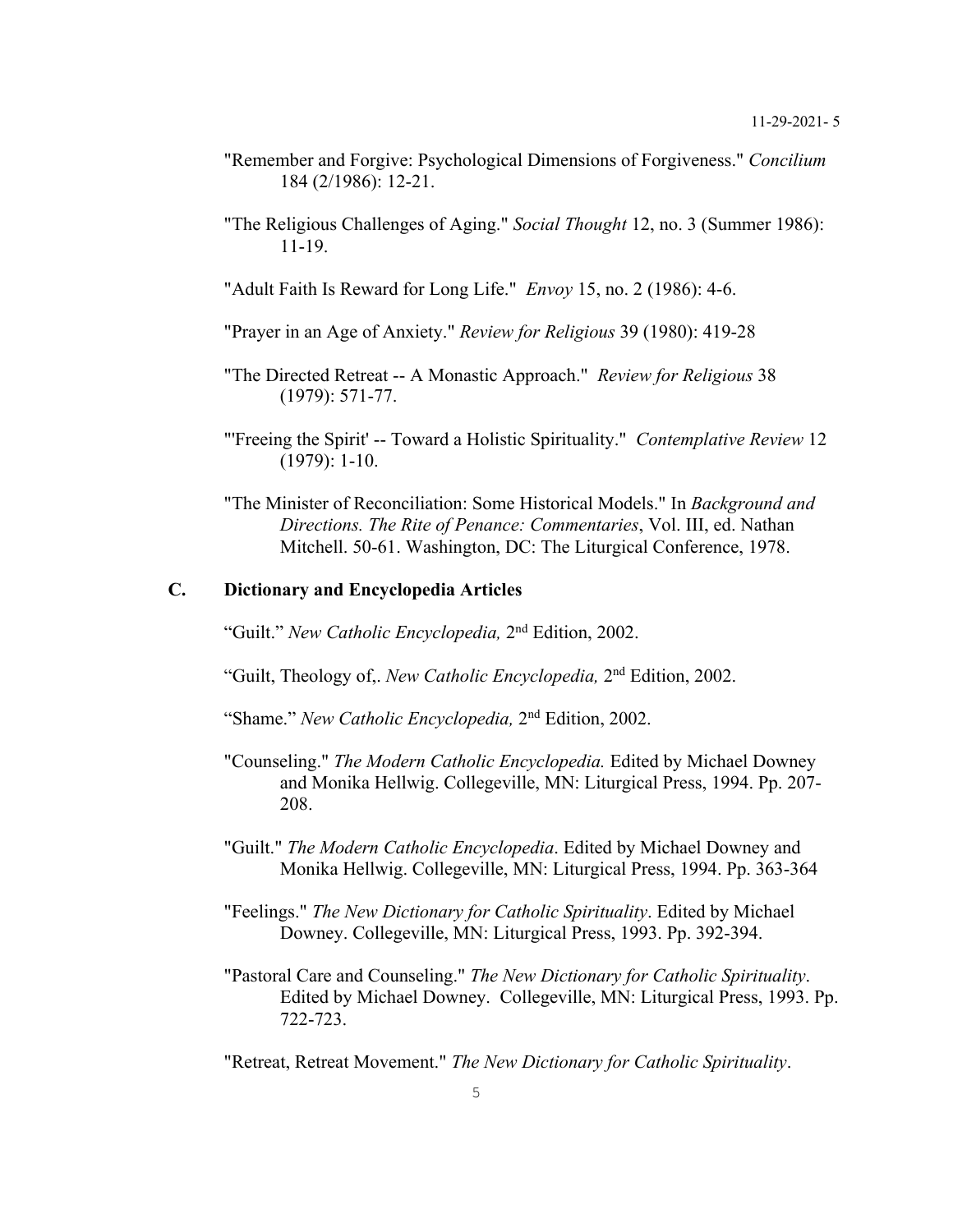Edited by Michael Downey. Collegeville, MN: Liturgical Press, 1993. Pp. 826-827.

"Discernment." *The New Catholic Encyclopedia*, Vol. 18 (1988), 122-123.

"God Images." *The New Catholic Encyclopedia*, Vol. 18 (1988), 177-178.

- "Object Relations Theory." *The New Catholic Encyclopedia*, Vol. 18 (1988), 329- 330.
- "Experience, religious." *The New Dictionary of Theology*. Edited by Mary Collins, Joseph Komonchak, and Dermot Lane. Wilmington: Michael Glazier, 1987. Pp. 369-374.
- "Psychology." *The New Dictionary of Theology*. Edited by Mary Collins, Joseph Komonchak, and Dermot Lane. Wilmington: Michael Glazier, 1987. Pp. 818-823.

# **D. Pastoral Pamphlets, Articles and Homilies**

- **"**The Sacraments and Sacramentality in the Life of a Monk." *Monk-Life,* Spring 2015, no. 5. http://www.saintmeinrad.org/monk-life
- *Sacraments and Sacramental Living in Benedictine Spirituality* (St. Meinrad, IN: Abbey Press, 2014)
- **"**The Healing Word," *Homily Service,* 43/1 (November 2009): 6-9; 16-17; 25-27; 34- 36.

AThe Healing Word,@ *Homily Service*, 34/7 (October 2001), 40-41.

AThe Healing Word,@ *Homily Service*, 33/12 (March 2001), 23-25.

AThe Healing Word,@ *Homily Service,* 33/6 (September 2000), 10-11.

AThe Healing Word,@ *Homily Service*, 32/12 (March 2000), 13-15.

AServing the Word,@ *Homily Service*, 32/2 (May, 1999), 35-36.

AServing the Word,@ *Homily Service*, 31/9 (December, 1998), 68-70.

AServing the Word,@ *Homily Service*, 31/2 (May,1998), 16-18.

AServing the Word,@ *Homily Service*, 30/6 (September, 1997), 37-39.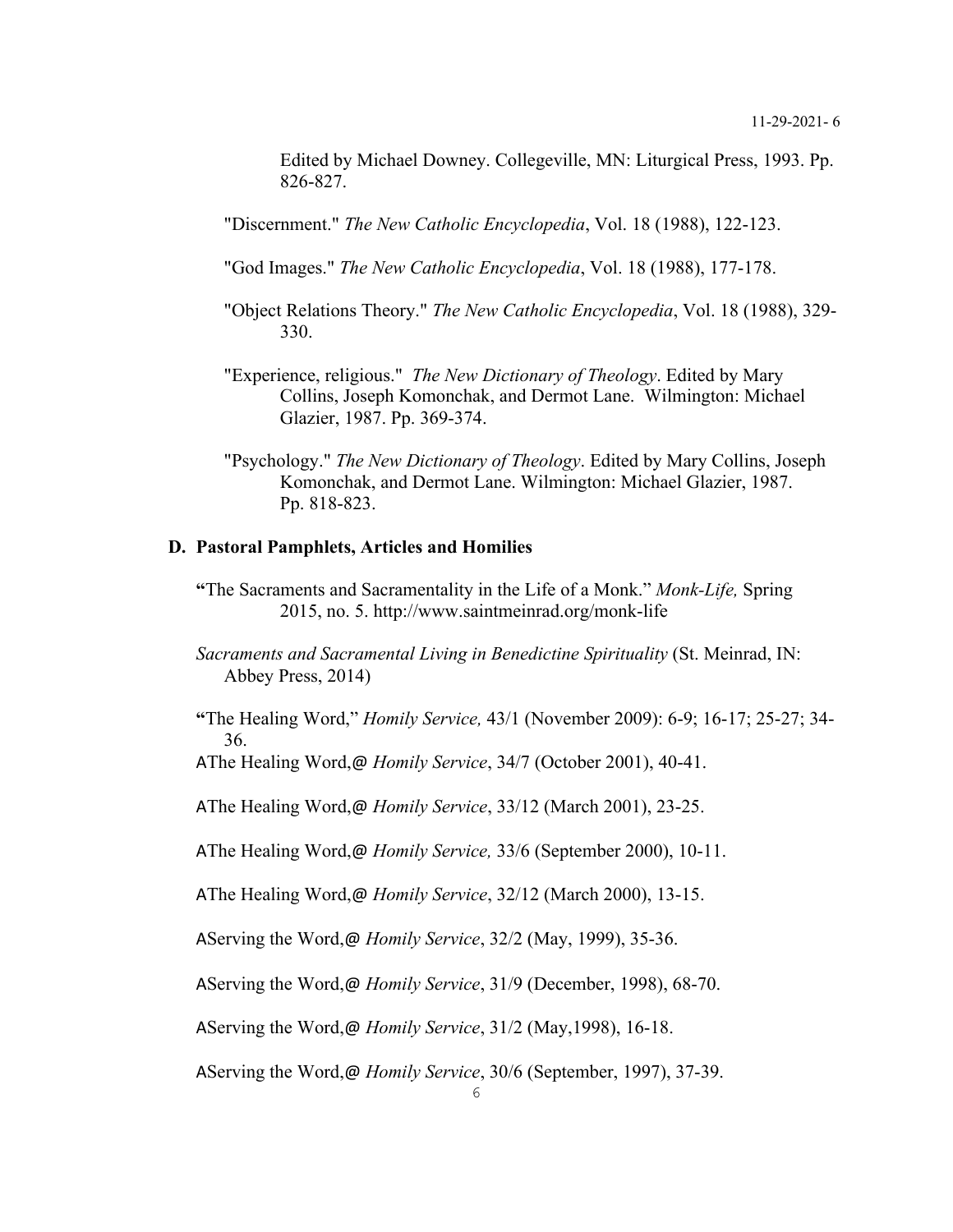# **E. Book Reviews**

- Review of *Neurotheology: How Science Can Enlighten Us about Spirituality,* by Andrew Newberg. *Reading Religion* 2018. http://readingreligion/neurotheology
- Review of *Habits in Mind: Integrating Theology, Philosophy, and the Cognitive Science of Virtue, Emotion, and Character,* edited by Gregory R. Peterson, James A. Van Slyke, Michael Spezio, and Kevin S. Reimer. *Reading Religion*  2017. http://readingreligion.org/books/habits-mind
- Review of *Psychology, Religion, and Spirituality: Concepts and Applications*, by Fraser Watts**.** *Reading Religion* 2017. http://readingreligion.org/books/psychology-religion-and-spirituality
- Review of *Reviving Christian Humanism: The New Conversation of Spirituality, Theology, and Psychology,* by Don S. Browning. *Worship* 85, no. 2 (March 2011): 189-90.
- Review of *John Wyclif: Scriptural Logic, Real Presence, and the Parameters of Orthodoxy,* by Ian Christopher Levy. *Catholic Book Reviews* 2004. http://catholicbooksreview.org/2004/levy.htm.
- Review of *Praying the Scriptures,* by Demetrius Dumm. *Catholic Books Review* 2004. http://catholicbooksreview.org/2004/dumm.htm.
- Review of *Prayer of Heart and Body,* by Thomas Ryan. *Catholic Issues: An On-Line Journal,* 2002.
- Review of *A Place Apart: Monastic Prayer and Practice for Everyone*, by M. Basil Pennington. *Catholic Issues: An On-Line Journal*, 1999.
- Review of *No Other Light: Points of Convergence in Psychology and Spirituality*, by Mary Wolff-Salin. *Horizons* 16 (1989): 400.
- Brief Review of *Knowledge as Desire: An Essay on Freud and Piaget*, by Hans Furth. *The Living Light* 25, no. 4 (1989): 373-74.
- Review of *Speaking in Tongues: A Guide to Research on Glossolalia*, ed. by Watson E. Mills. *Review of Religious Research* 29, no. 3 (1988): 322-323.
- Review of *Faith Development and Fowler*, ed. by Craig Dykstra and Sharon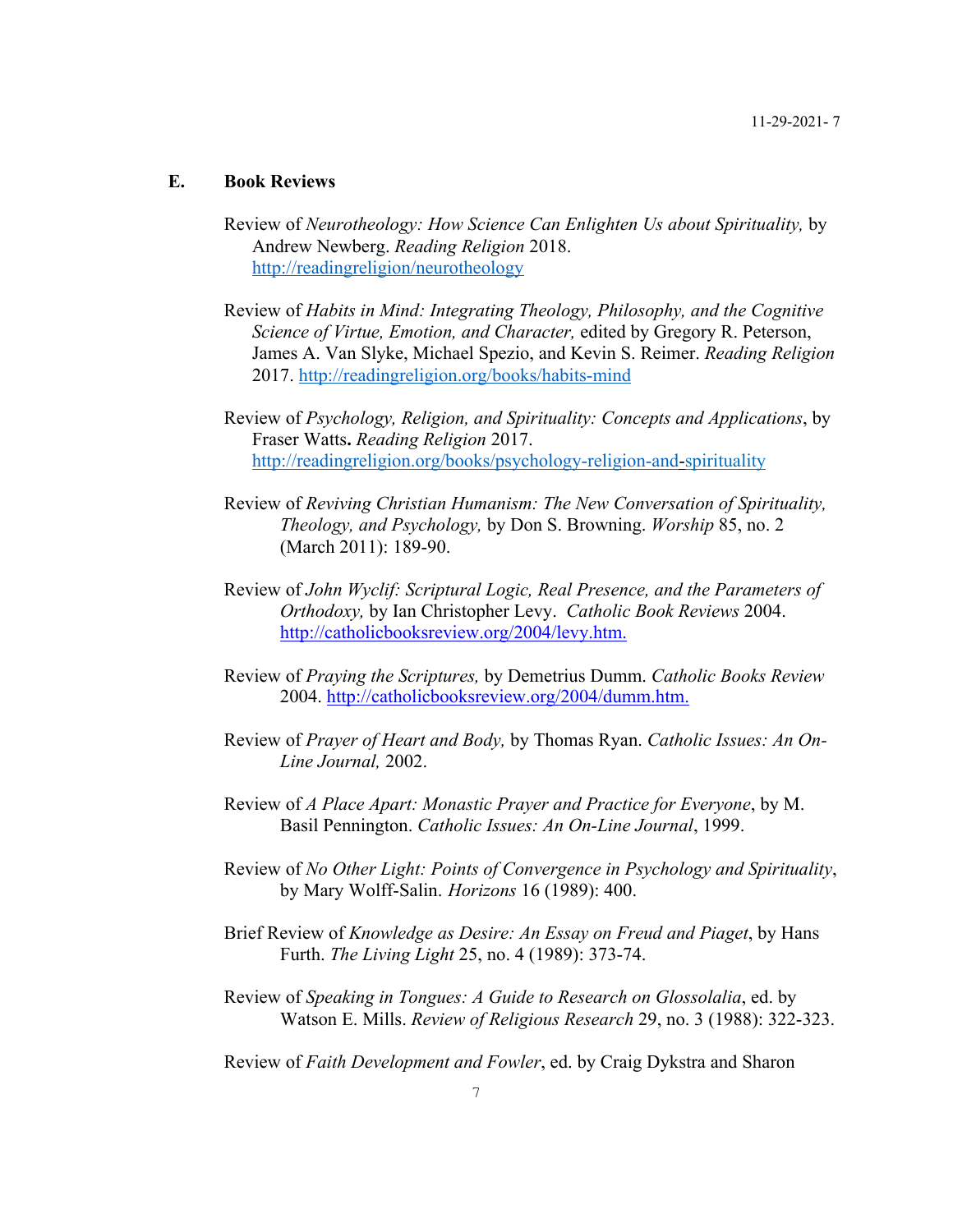Parks. *Worship* 61 (1987): 553-555.

- Brief review of *Winter Grace: Spirituality for Later Years*, by Kathleen Fischer. *The Living Light* 22 (1986): 181-182.
- Review of *Becoming Adult, Becoming Christian: Adult Development and Christian Faith*, by James W. Fowler. *Worship* 60, no. 3 (1986): 276-278.
- Review of *Psychology and Religion: A Reader*, ed. by Margaret Gorman. *The Living Light* 22 (1986): 365-366.
- Brief review of *The Way of Spiritual Direction*, by Francis Kelly Nemeck and Marie Theresa Coombs. *The Living Light*, 23 (1986): 83-84.
- Review of "The Life of the Self in Christian Spirituality and Contemporary Psychoanalysis" by John McDargh in *Horizons* 11, no. 2 (Fall 1984), 344- 60. *Social Thought* 11, no. 3 (Summer 1985): 79-80.
- Brief review of *Contours of a World View*, by Arthur F. Holmes. *The Living Light* 20 (1984): 368-369.
- Brief review of *Christo-Psychology*, by Morton Kelsey. *The Living Light* 20 (1984): 368
- Brief review of *The Spiritual Life: Learning East and West*, by John H. Westerhoff III and John D. Eusden. *The Living Light* 19 (1982): 371-372.
- Brief review of *Exploring Spiritual Direction: An Essay on Christian Friendship*, by Alan Jones. *The Living Light* 19 (1982): 372.
- Brief review of *Mid-life: Psychological and Spiritual Perspectives*, by Janice Brewi and Anne Brennan. *The Living Light* 19 (1982): 372-373.
- Brief review of *Guillaume de Saint-Thierry: Aux Sources d'une Pensee*, by Jean Dechanet. *Theological Studies* 40 (1979): 215-216.

## **Dissertations Directed**:

2020

Kozlowski, Matthew. "The Man of Perfect Virtue: Bonaventure's *Legenda Maior* in the Tradition of Hagiography." 2020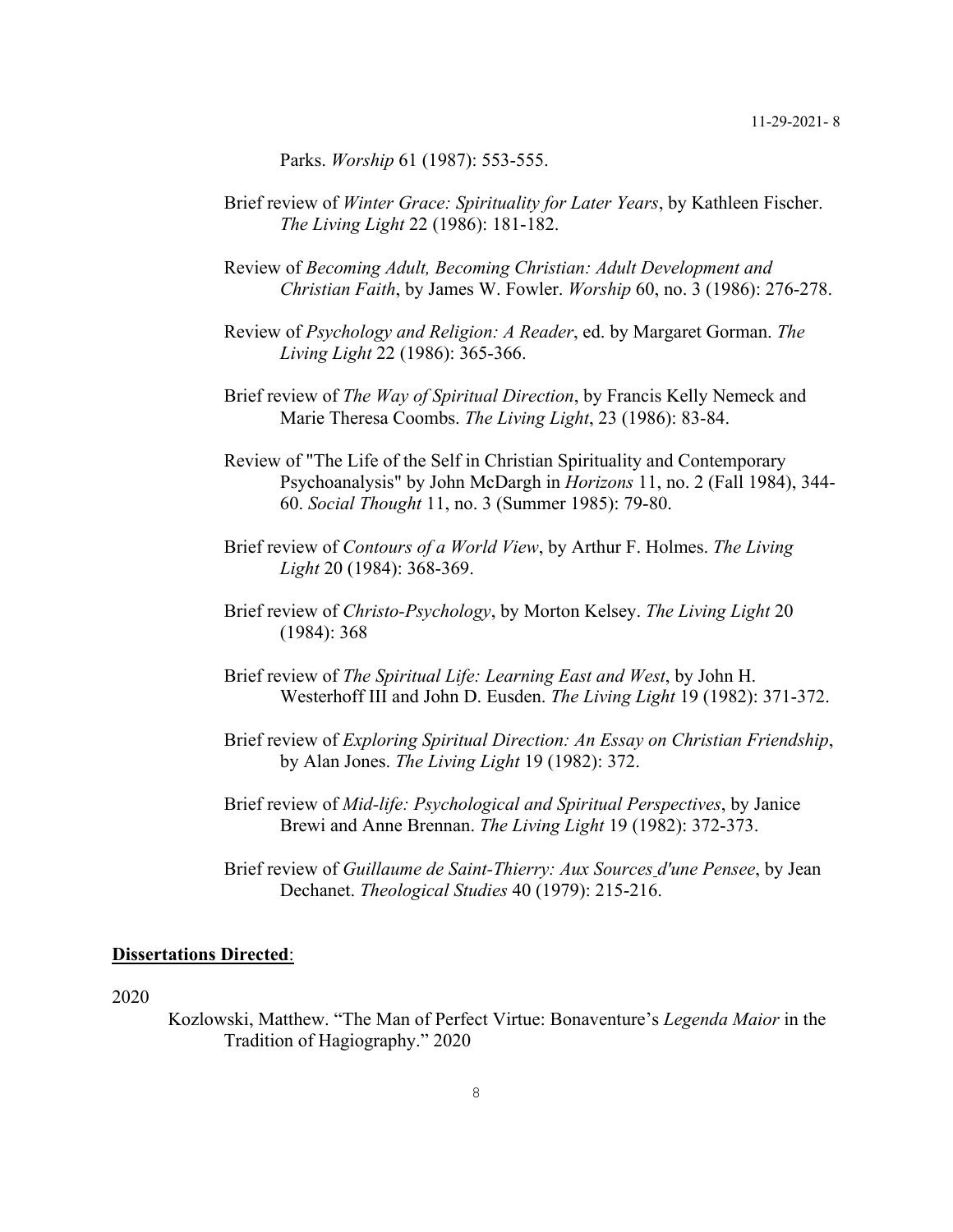#### 2017

Niyitegeka, Cyprien. "The Metaphor of the Face in Thérèse of Lisieux from the Philosophical Perspective of Emmanuel Lévinas: Creating a Model for Contemporary Mission Spirituality." 2017.

# 2015

- Klimek, Daniel. "Visionary Experiences Examined: Recent Scientific Studies of Extraordinary Religious Experiences and Their Contribution to Spirituality – The Case of the Medjugorje Seers." 2015. Published as *Medjugorie and the Supernatural: Science, Mysticism, and Extraordinary Religious Experience* (New York: Oxford Unversity Press, 2018).
- Killeen, Peter. "The Development and Significance of the Religious Habit of Men." 2015

# 2014

- Halbach, Matthew. "The Conceptual Evolution of 'Evangelization' and 'Catechesis,' from the *General Catechetical Directory* (1971) to the *General Directory of Catechesis* (1997): Tracing the Path Towards the 'New Evangelization.'" 2014
- McCloskey, Elizabeth, "Lives as Revelatory Texts: Constructing a Spiritual Biography of Arleen McCarty Hynes, O.S.B." 2014
- Olsen, Kristina."Work in the Spirituality of Teresa of Avila" 2014

#### 2013

Tseng, Jufang. "Han Christian Conversion in Taiwan: A Study of Presbyterian Converts from Traditional Chinese Religions" 2013

# 2012

- Arcement, Kyle T. "In the School of the Prophets: The Formation of Thomas Merton's Prophetic Spirituality" 2012.
- Magee, Kanika A. M. "Ella Mitchell: A Forerunner of Liberation Spirituality among African-American Women" 2012.

## 2011

Yoder, Heidi Miller. "The Spiritual Practice of Ritually Enacted Narrative: Expanding Pilgram Marpeck's Understanding of Action in the Lord's Supper." 2011.

#### 2010

Mellinger, Laurie. "Teaching Theology as a Christian Spiritual Practice: The Example of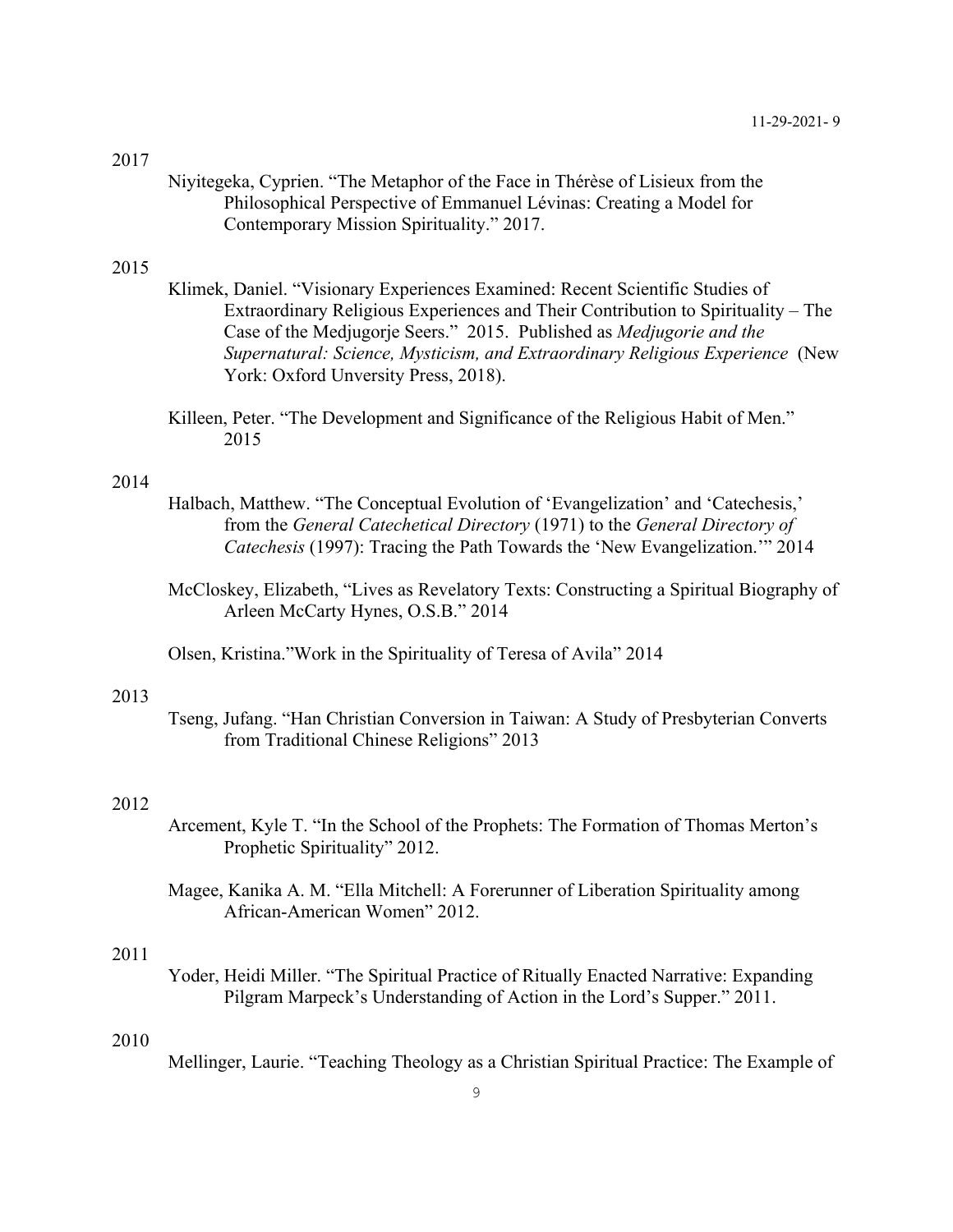Stanley J. Grenz." 2010.

- Dante, Michael. "Technologies of the Ignatian Exercises: A Means of Transforming the Self Today." 2010.
- Lee, Shin Ja. "The Practice of Spiritual Direction in the Life and Writings of St. Elizabeth Ann Seton." 2010.

#### 2009

Sanchez, Celeste D. "A Study of *The Cloud of Unknowing* from the Perspective of the Psychology of Consciousness." 2009.

### 2007

- McGroarty, Brendan. "A Study of Walter Hilton's Reformation in Faith and Feeling from the Perspective of Affect Theory." 2007.
- Thralls, Chad. "Ann Belford Ulanov's Use of Psychology in Interpreting the Spiritual Life: Her Contribution to the Psychology of Prayer." 2007.

### 2006

McCarthy, Andrew. "Francis of Assisi as Artist of the Spiritual Life: An Object Relations Theory Perspective." 2006. Published as *Francis of Assisi as Artist of the Spiritual Life: An Object Relations Perspective* (Lanham, MD: University Press of America, 2010).

# 2003

Catanzaro, Ana Maria. "The Meaning and Place of Spirituality in the Education of Student Nurses from the Mid 1800s to the Present Time." 2003.

# 2000

- Morris, Thomas H. "The Process of Discernment in the *Rite of Christian Initiation of Adults."* 2000.
- Magro, Emanuel P. "The Role of Imagination in Catechesis in Light of D. W. Winnicott's Theory of Emotional Development." 2000.

# 1993

Griffin, Douglas L. "The Relationship of Self-rated Health Status to Attributes of Religion: An Analysis of Non-institutionalized American Adults." 1993.

### 1991

Lawrence, Richard T. "The God Image Inventory: The Development, Validation and Standardization of a Psychometric Instrument for Research, Pastoral and Clinical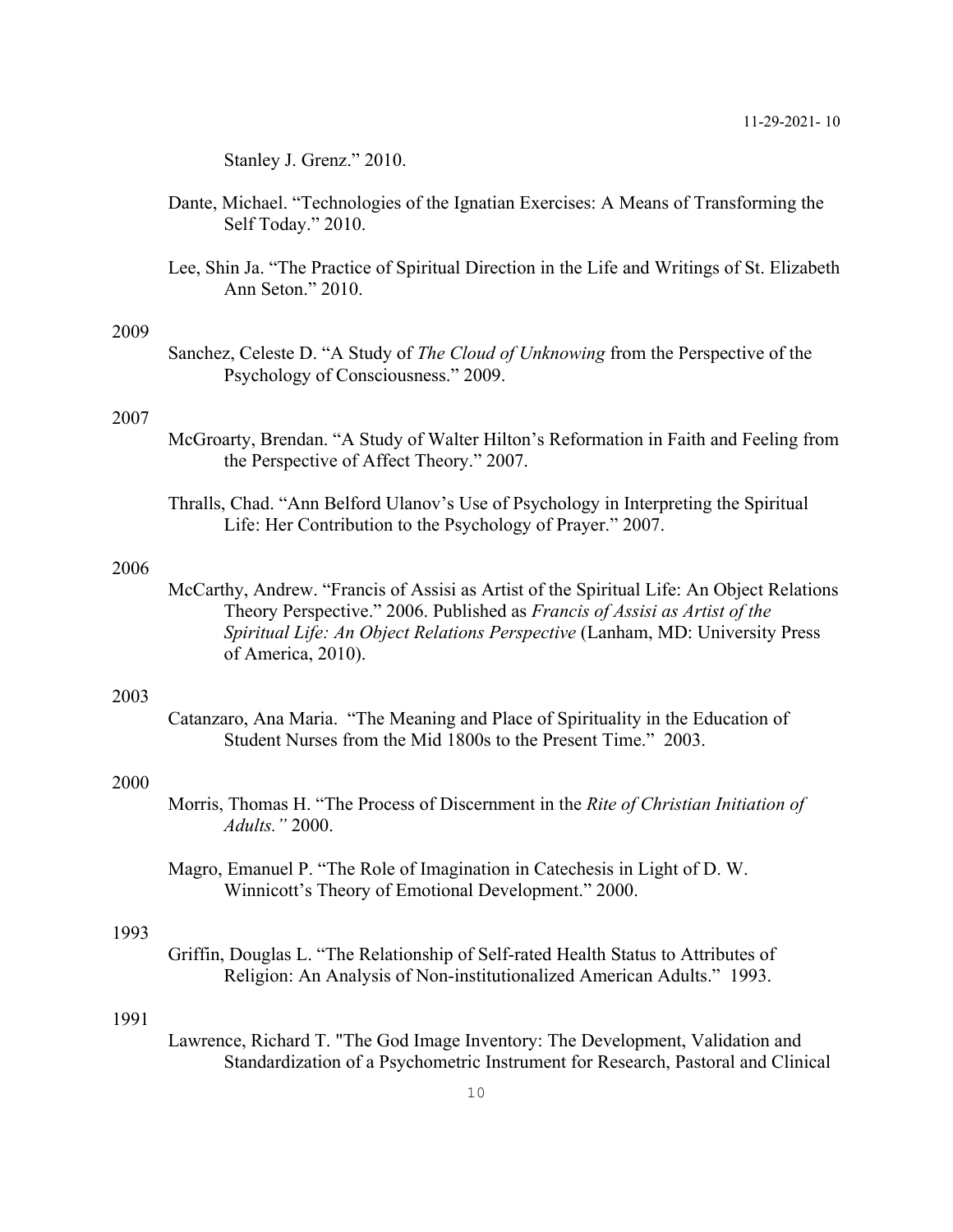Use in Measuring the Image of God." 1991.

Dmochowski, Mary Ann. "A Theological and Psychodynamic Examination of the Role of Petition in the Development of Personal Prayer Life." 1991.

## 1989

Baron, Keith. "A Study of St. John of the Cross's Theology of Transformation from the Perspective of Psychoanalytic Object Relations Theory." 1989.

# 1988

Milos, Joy. "The Role of the Spiritual Guide in the Life and Writings of Evelyn Underhill." 1988.

### **Doctor of Ministry Projects Directed:**

### 2021

- Davis, Shyla. "Development of Bible Based Prayer and Prayer Rituals for Newly Married Couples and Young Families to Deepen Their Relationship with God and with Each Other." 2021
- Lwin, Salai. "Training Catholic Parents to Be Ministers of Forgiveness and Reconciliation in Their Personal and Familial Relationships." 2021

#### 2020

Martin, Christopher. "The Discernment of Charism(s) as the Foundation for the Mission of the 'Domestic Church.'" 2020

# 2019

Kajoh, Robert. "Introducing Charismatics to Contemplation and Contemplative Practice" 2019

### 2018

- Papania, Dolores. "Baptismal Spirituality for Daily Living" 2018
- Cunningham, Michael. "Recognizing the Continuous Presence of God in Our Lives: Ministering Using Photography and Poetry in the Modern World" 2018
- Newman, Michael. ""Be Who You Are and Be That Well': Salesian Principles and Practices for the Devout Life" 2018

# 2017

Rendon-Reyes, Juan. "The Dark Night: A Model of Spiritual Formation for Emerging Young Adults in College" 2017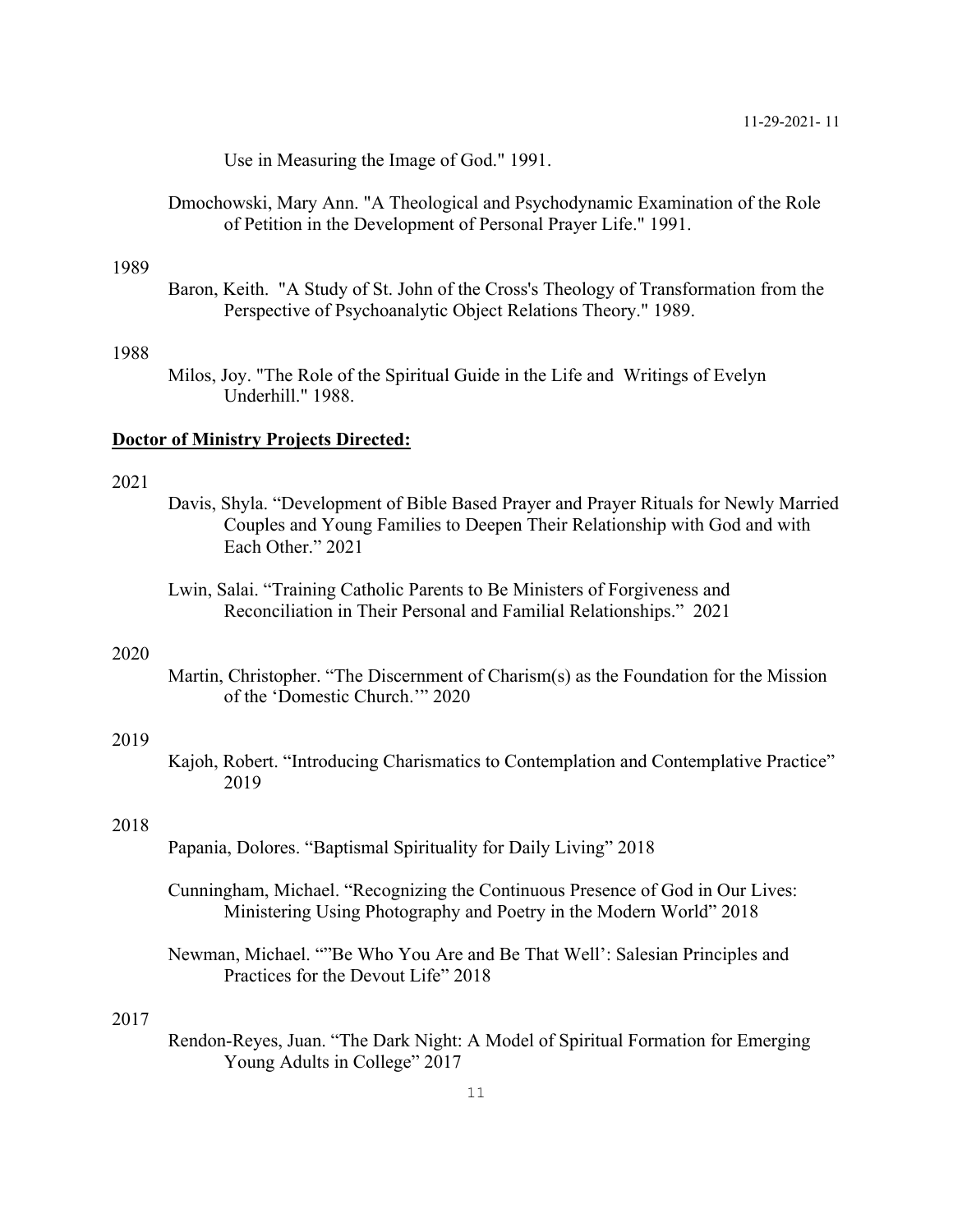- Marshall, Peter. "Here in This Place: Theology of Place as a Means of Enriching Diocesan Seminarian Spiritual Formation" 2017
- Pullano, Dominic. "The Spiritual Formation of the Catholic Teacher" 2017

#### 2014

- Marden, Rose. "Why Don't They Come? Enhancing Participation in Parish Adult Faith Formation" 2014
- Anthony Muthu, Anthoni Raju. "Dealing with Anger in Ministry in an Indian Cultural Context: Constructive Expression Creates a Caring Impression" 2014

#### 2013

Harkins, Ruth. "Crafting Authentic Community" 2013

- Le, Phi Cong. "*Lectio Divina* for Newly Married Couples: Reconsidering Christian Families as Domestic Churches" 2013
- Florio, Philip A. "Development of the 'Ignis' Training Program: An Introduction to Ignatian Spirituality and Mission in the Jesuit Tradition for Educators and Staff in Jesuit Institutions of Higher Education" 2013

# 2012

Henning, Claire M. "Passing on a Catholic Expression of Christian Faith in Today's Milieu: A Model of Faith Formation and Faith Sharing for Catholic Parents of Early Primary School Aged Children Using Three Parables in the Gospel of Luke." 2012

Edwards, Ardella. "Spiritual Formation for Lay Lectors." 2012

### 2004

Habawel, John. "A Program of Fostering Contemplative Leadership for a Filipino Catholic Charismatic Community." 2004.

#### **Courses Taught at The Catholic University of America**:

Dialogue between Theology and Psychology (CUA – TRS 753A) An examination of the evolving dialogue between theology and psychology, the theological uses of psychology, and prospects for the future of the dialogue.

Dynamics of Christian Spirituality (CUA -- TRS 251)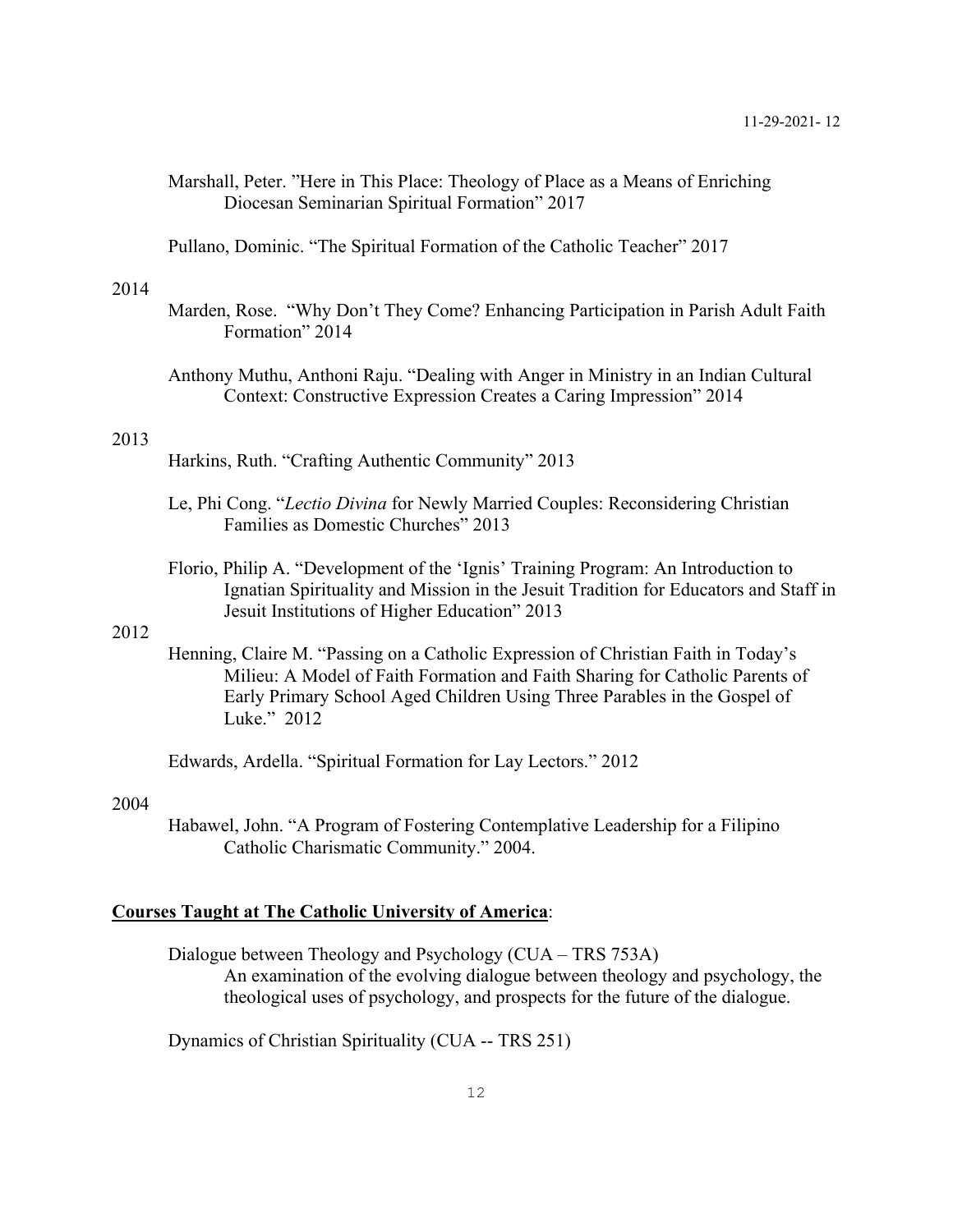An introduction to Christian Spirituality with focus on major historical figures and developments.

- Psychology and Religion (CUA -- Rel 621; TRS 651A) Historical survey of the psychology of religion and contemporary perspectives of psychology and religion on selected topics.
- Religion and the Life Cycle (CUA -- Rel 420; TRS 353) Investigation of the place and development of religion across the life span.
- Ministry of Spiritual Direction (CUA -- Rel 788; TRS 655) Consideration of the history, principles, and practice of spiritual direction.
- Personality and Religious Development (CUA -- Rel 622; TRS 753B) Examination of the psychological foundations of religion in human development and the evolution of religion during the life cycle.

# **More Recent Presentations at Professional Conferences**:

- 2019 "Spiritual Formation in a Postsecular Age: A Constructive-Relational Perspective." Paper presented at a Conference entitled "Evolving Methodologies" sponsored by the Society for the Study of Christian Spirituality and the Forum dei Professori di Teologia Spirituale in Italia. Pontificia Universita Antonianum, Rome. September 27, 2019.
- 2017
- "Technologies of the Self in a Monastic Context" Invited Paper presented at the Symposium held at the Monastery of St. Sylvester in Fabriano, Italy, commemorating the 800<sup>th</sup> anniversary of the death St. Sylvester Guzolini. June 1-3, 2017.

### 2013

- "A Monastic Approach to *Lectio Divina* and a Spirituality of Aging." Series of Talks to Monastics, Abbey of the Genesee, Piffard, New York, June 9-12, 3013
- 2012 "Looking to the Future of Religious Life: *Perfectae Caritatis* and the Church Today," Reform and Renewal: Vatican II after Fifty Years. A Four-Day Symposium at The Catholic University of America. September 27, 2012.
- 2010 "Lectio Divina in Monastic Life," 25<sup>th</sup> Annual Monastic Institute. St. John's Abbey, Collegeville, MN. June 28, 2010.
- 2009 "Monastic Appropriation of Scholastic Approaches to Reading," 44th International